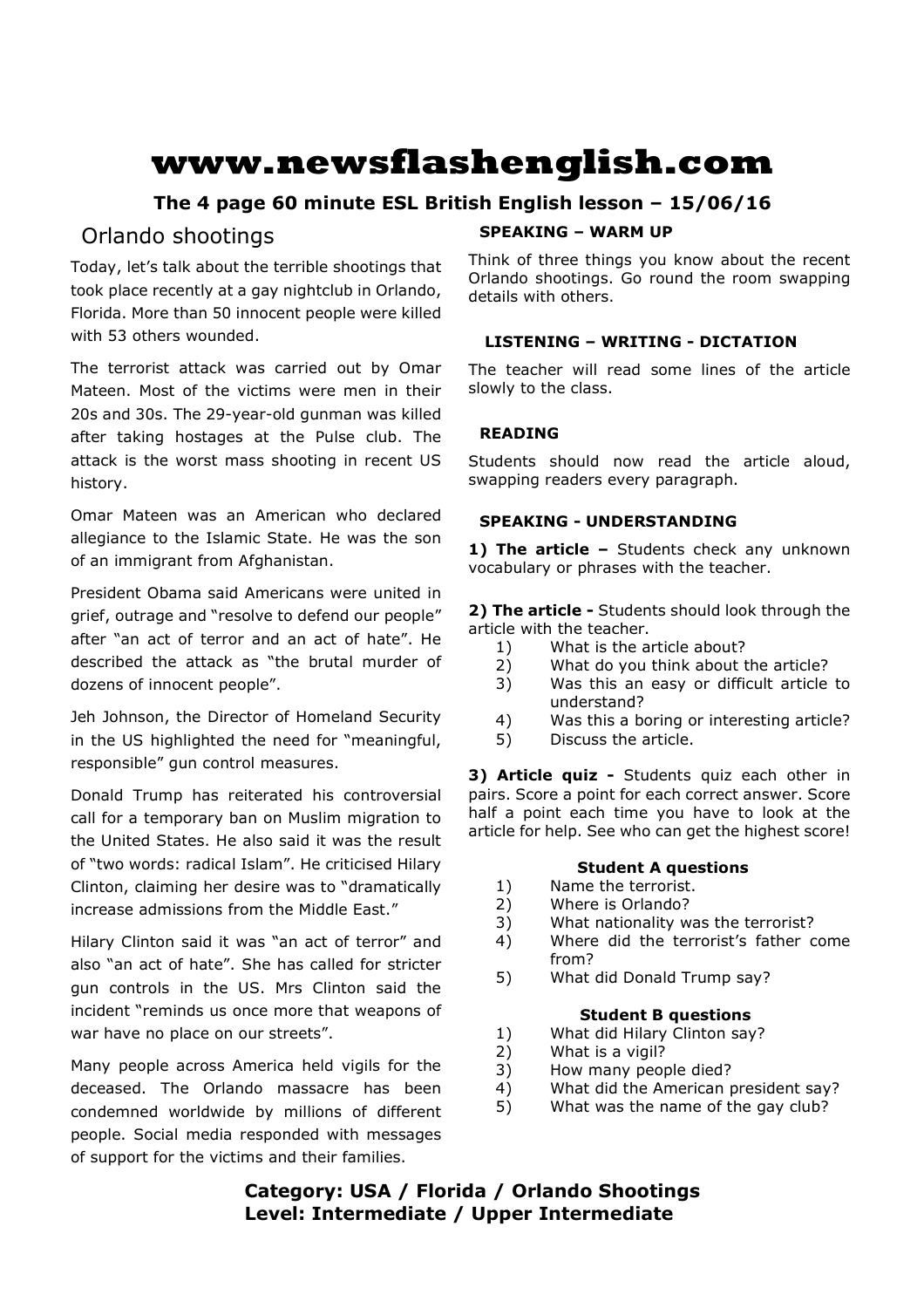#### **WRITING / SPEAKING**

about the **'Orlando shootings***' One-two minutes.* Compare with other teams. Using your words compile a short dialogue together.

#### **WRITING / SPEAKING**

*In pairs* – think of three key points about the Orlando shootings. Write them below. Discuss!

- $1)$   $\qquad \qquad$
- 2) \_\_\_\_\_\_\_\_\_\_\_\_\_\_\_\_\_\_\_\_\_\_\_\_\_\_ 3) \_\_\_\_\_\_\_\_\_\_\_\_\_\_\_\_\_\_\_\_\_\_\_\_\_\_

#### **SPEAKING - ROLEPLAY 1**

*In pairs - Student A* is a journalist. *Student B* is a gay man who lost some friends at the Pulse nightclub. *3 mins.* 

#### **SPEAKING - ROLEPLAY 2**

*In pairs - Student A* is a journalist. *Student B* is the American president. The subject is the Orlando shootings. *3 mins.* 

#### **SPEAKING - ROLEPLAY 3**

*In pairs - Student A* is a journalist. *Student B* is Jeh Johnson. Discuss gun controls in the USA following the Orlando massacre. *3 mins.*

#### **DISCUSSION**

#### **Student A questions**

- 1) What do you think about what you've read?
- 2) What will the American President do about gun controls in the USA?
- 3) What has Donald Trump said about the Orlando massacre?
- 4) Why is massacre in Orlando so unsurprising? Explain.
- 5) Is Donald Trump right to want to temporarily ban Muslims from entering the USA? Explain.
- 6) What do you know about Omar Mateen?
- 7) Are you outraged by this massacre? Explain.
- 8) How has your country responded to this massacre?
- 9) How has the world responded to this massacre?
- 10) Have you learnt anything today?

#### **SPEAKING – ROLEPLAY 5**

In pairs. On the board write as many words In groups. One of you is the interviewer. The others are one of the following people. You are in the *WWWR* radio studio in Orlando. Today's interview is about the *Orlando shootings.*

- 1) Someone who was in the Pulse nightclub and managed to escape.
- 2) Donald Trump.
- 3) An FBI spokesperson.
- 4) Someone who lives near the Pulse nightclub.

*The teacher will choose some groups to roleplay their interview in front of the class.* 

#### **SPEAKING - ROLEPLAY 4**

*You are* a CNN journalist. Describe the aftermath of the shooting in Orlando. *Make some notes first to help you. 1-2 mins.* 

*The teacher will choose some students to roleplay their interview in front of the class.* 

#### **SPEAKING - DISCUSSION**

*Allow 10 minutes* – As a class.

**The Orlando shootings** 

(Google it if need be)

*The teacher can moderate the session.*

#### **DISCUSSION**

#### **Student B questions**

- 1) Did the headline make you want to read the article?
- 2) Why did the gunman do what he did?
- 3) What do you think of Jeh Johnson's comments? Explain.
- 4) What will the American government do about gun control following this massacre? Explain.
- 5) What has been the reaction from the NRA – the National Rifle Association?
- 6) Should American's carry guns on them? Explain.
- 7) Are you allowed to carry a gun on you in your country? Explain.
- 8) Should guns be banned in public in America? Explain.
- 9) What do you think of the assailant's father's comments?
- 10) Did you like this discussion?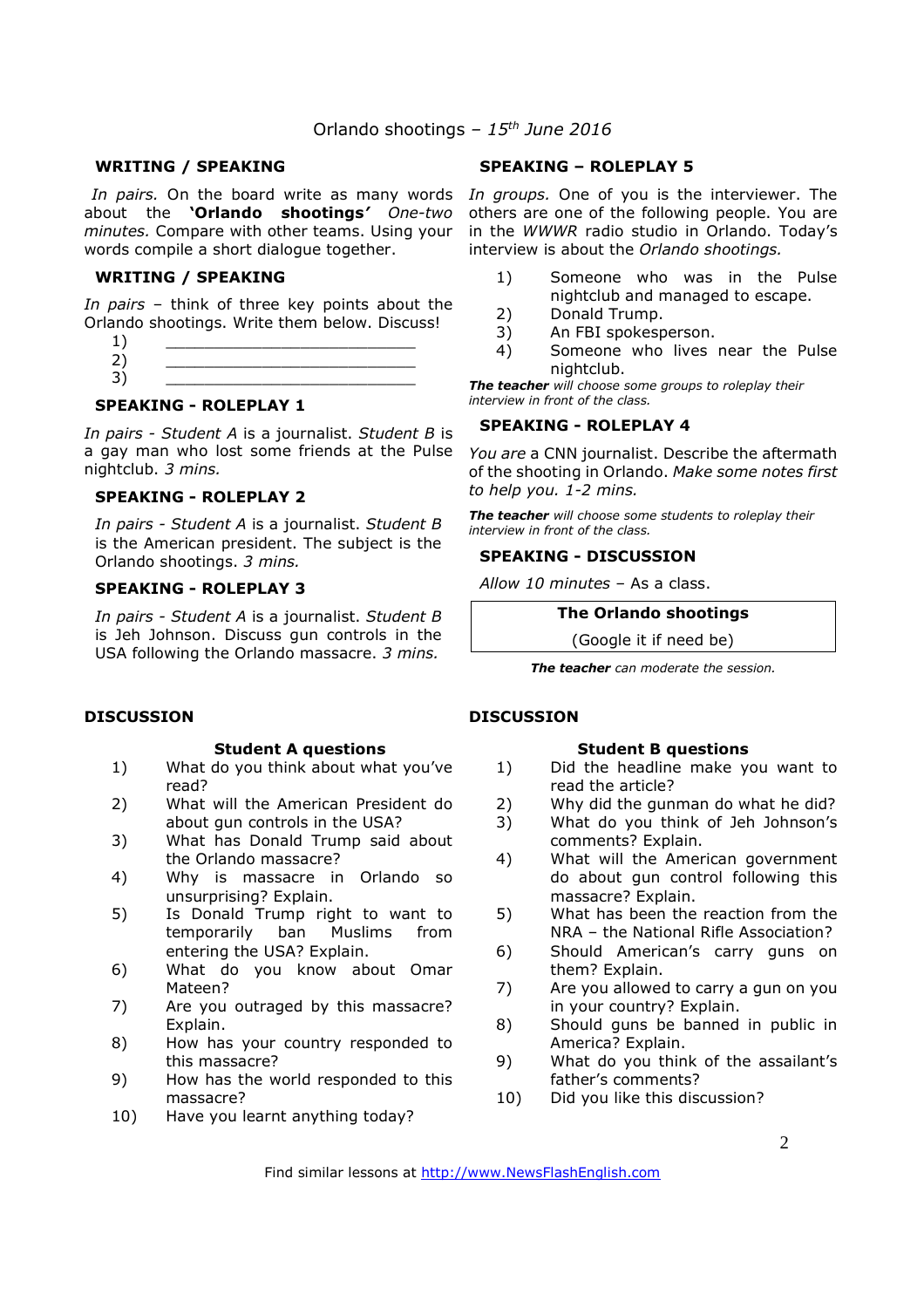### **GAP FILL: READING GAP FILL: GRAMMAR**

#### **Orlando shootings**

Today, let's talk about the (1)\_\_ shootings that took place recently at a (2) \_ nightclub in Orlando, Florida. More than 50 innocent people were killed with 53 others wounded.

The (3)\_\_ attack was carried out by Omar Mateen. Most of the victims were men in their 20s and 30s. The 29-year-old gunman was killed after taking hostages at the Pulse club. The (4) is the worst mass shooting in recent US history. Omar Mateen was an American who declared allegiance to the Islamic State. He was the son of an (5)\_\_ from Afghanistan.

President Obama said Americans were united in grief, outrage and "resolve to defend our people" after "an act of terror and an act of  $(6)$  ". He described the attack as "the (7)\_\_ murder of dozens of  $(8)$  people".

#### *innocent / immigrant / attack / terrorist / gay / terrible / hate / brutal*

Jeh Johnson, the Director of Homeland Security in the US highlighted the need for "meaningful,  $(1)$ \_" (2)\_\_ control measures.

Donald Trump has reiterated his controversial call for a (3) ban on Muslim (4) to the United States. He also said it was the result of "two words: radical Islam". He criticised Hilary Clinton, claiming her desire was to "dramatically increase admissions from the Middle East." Hilary Clinton said it was "an act of terror" and also "an act of (5)\_\_". She has called for stricter gun controls in the US. Mrs Clinton said the  $(6)$  "reminds us once more that  $(7)$  of war have no place on our streets".

Many people across America held vigils for the deceased. The Orlando (8) has been condemned worldwide by millions of different people. Social media responded with messages of support for the victims and their families.

#### *migration / responsible / incident / temporary / weapons / gun / hate / massacre*

#### **Orlando shootings**

Today, let's talk about the terrible shootings (1)\_\_ took place recently at a gay nightclub in Orlando, Florida. (2)\_\_ (3)\_\_ 50 innocent people were killed (4)\_\_ 53 others wounded.

The terrorist attack was carried out by Omar Mateen.  $(5)$  of the victims were men in  $(6)$  20s and 30s. The 29-year-old gunman was killed after taking hostages at the Pulse club. The attack is the worst mass shooting in recent US history. Omar Mateen was an American (7) declared allegiance to the Islamic State. He was the son of an immigrant from Afghanistan.

President Obama said Americans were united in grief, outrage and "resolve to defend (8) people" after "an act of terror and an act of hate". He described the attack as "the brutal murder of dozens of innocent people".

#### *most / with / that / more / our / who / than / their*

Jeh Johnson, the Director of Homeland Security in the US highlighted the need for "meaningful, responsible" gun control measures.

Donald Trump has reiterated (1)\_\_ controversial call for a temporary ban on Muslim migration to the United States. (2) also said it was the result of "two words: radical Islam". He criticised Hilary Clinton, claiming her desire was to "dramatically increase admissions from the Middle East."

Hilary Clinton said it was "an act of terror" and also " $(3)$  act of hate".  $(4)$  has called for stricter gun controls in the US. Mrs Clinton said the incident "reminds (5)\_\_ once more that weapons of war have no place on (6)\_\_ streets".

Many people across America held vigils (7) the deceased. The Orlando massacre has been condemned worldwide (8)\_\_ millions of different people. Social media responded with messages of support for the victims and their families.

#### *by / an / he / us / she / our / for / his*